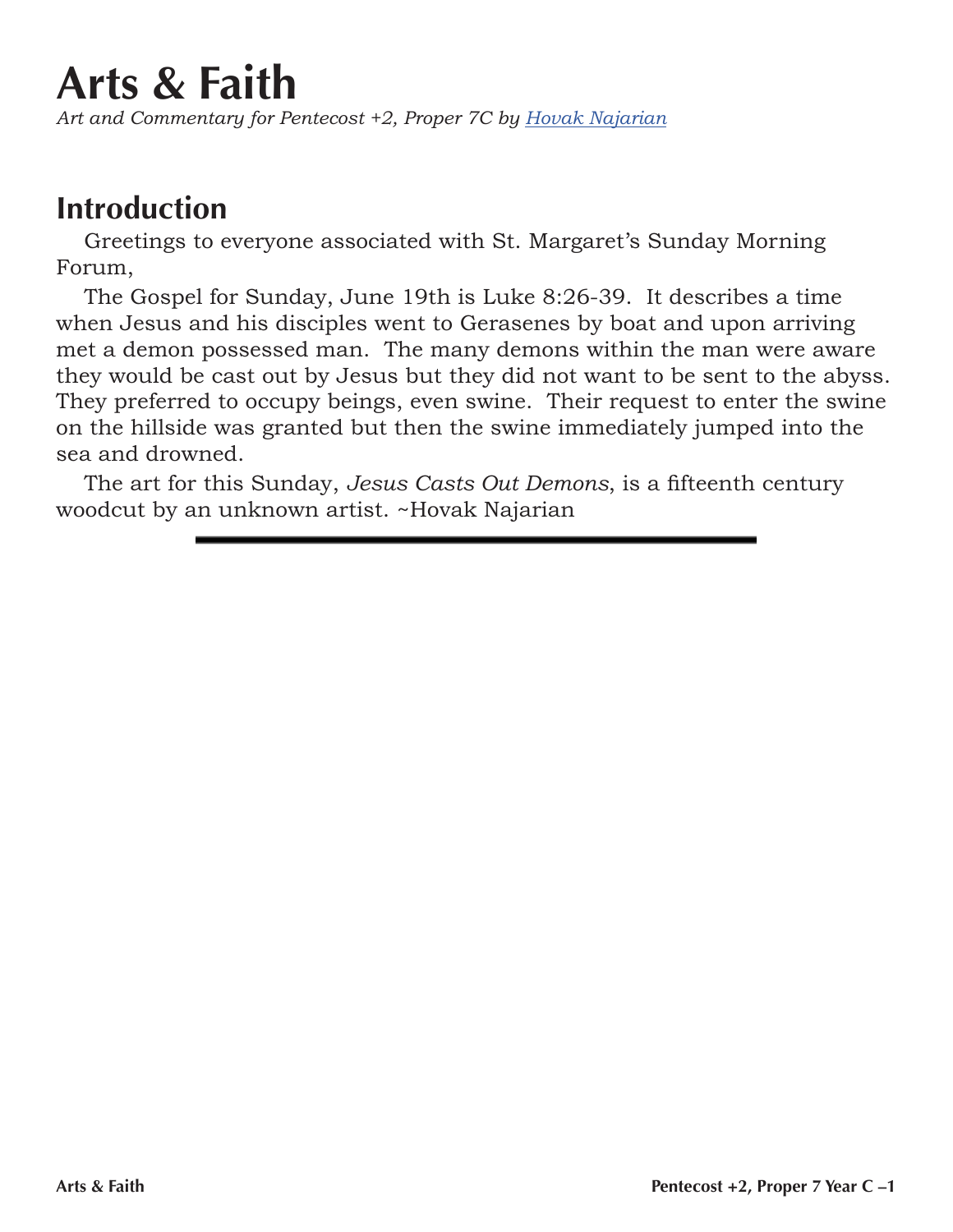*Jesus Casts Out Demons*, 15th century woodcut. Artist unknown.

Commentary by Hovak Najarian



Jesus and his disciples arrived at the country of the Gerasenes by boat and upon setting foot on land they met a man in whom demons were residing. The man shouted to Jesus, "What have you to do with me, Jesus, Son of the Most High God?" Jesus asked, "What is your name?" The man said, "Legion" (because many demons were within him). The demons begged Jesus not to be sent back to the abyss, but to allow them to enter the swine on the hillside. Jesus, granted them their wish. The demons left the man and entered the swine, but the swine then rushed promptly down the steep bank into the water and drowned.

In the woodcut above, Jesus seems relaxed and almost casual as he stands with two fingers pointing toward the man who is possessed and spewing demons from his mouth. The disciples see one swine with a demon in its mouth already in the water and watch others as they prepare to leap...

We tend to speculate about things unknown and unfamiliar. Because of a lack of education and limited experiences, the people of medieval times faced many unknowns. Their bestiary – the animal kingdom – was full of real and imagined animals. Known animals had imagined attributes and imagined animals (often hybrids) were said to possess frightening powers. Embellished accounts and